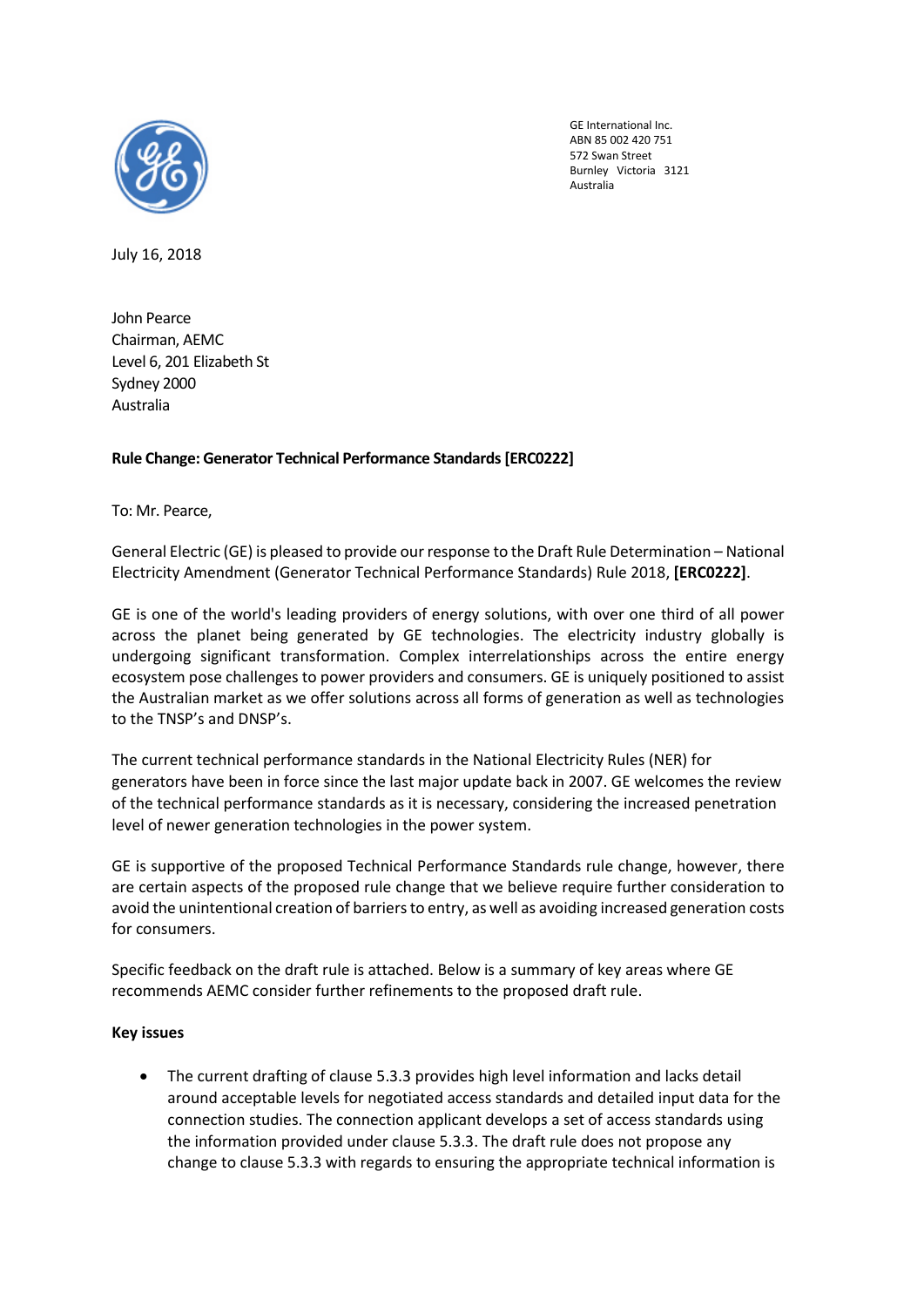

GE International Inc. AB[N 85 002 420 751](tel:85%20002%20420%20751) 572 Swan Street Burnley Victoria 3121 Australia

provided for the connection applicant to develop the access standards for the connection.

- The draft rule calls for the connection applicant to propose a standard as close as practicable to the corresponding automatic access standard. Whilst this could be achieved by a connection applicant, some performance standards can lead to a costly connection for other connection applicants to follow since they should not have any adverse impact on existing generators' ability to meet their generator performance standards. However, if there were flexibility to adjust some of the performance standards of the existing generators then a least cost connection could be achieved through coordinating the controls between the existing and proposed connections. One such example is the active power recovery following a fault in weak areas of the network, where the active power recovery post fault should reach at least 95% of the pre-fault active power level within 100ms. If there was flexibility to adjust the 100ms time frame then a least cost connection option could be justified through coordinating controls. The same set of issues (rise time and settling time) are applicable for voltage and reactive power control, and reactive current injection. Mandating provision for an automatic access standard, does not lead to an efficient investment outcome, especially if such performance requirements are not required at those locations in the network.
- The disturbance ride through and multiple voltage ride through capability require further definition. The time and cost to undertake modelling studies would be significant unless the NSP and AEMO define the scenarios and the combination of disturbances to be investigated. The combination and permutations are significant for a connection applicant to assess if guidance by the NSP and AEMO are not provided. Multiple disturbances will also lead to different network configurations.
- Beyond the rule changes being proposed, there are potentially more cost effective and beneficial solutions for the power system, by exploring changes at a transmission level and generation level to achieve the required outcome at a generator connection point.
- GE supports the AEMC's view of a transitional arrangement, ie. when the final rule would apply from the date of the final determination. However, the proposed 8-week period is far too insufficient for a connection applicant to reach an agreed set of access standards for the proposed connection. The process of securing an agreed set of access standard goes through a comprehensive, iterative and lengthy connection process, therefore any impact for re-negotiating access standards would significantly affect the commercial negotiations for project financing and delay the project. The workload of all relevant stakeholders during this transitional period should also be considered. GE recommends the final rule to come into effect at least 20-weeks from the date of the final determination.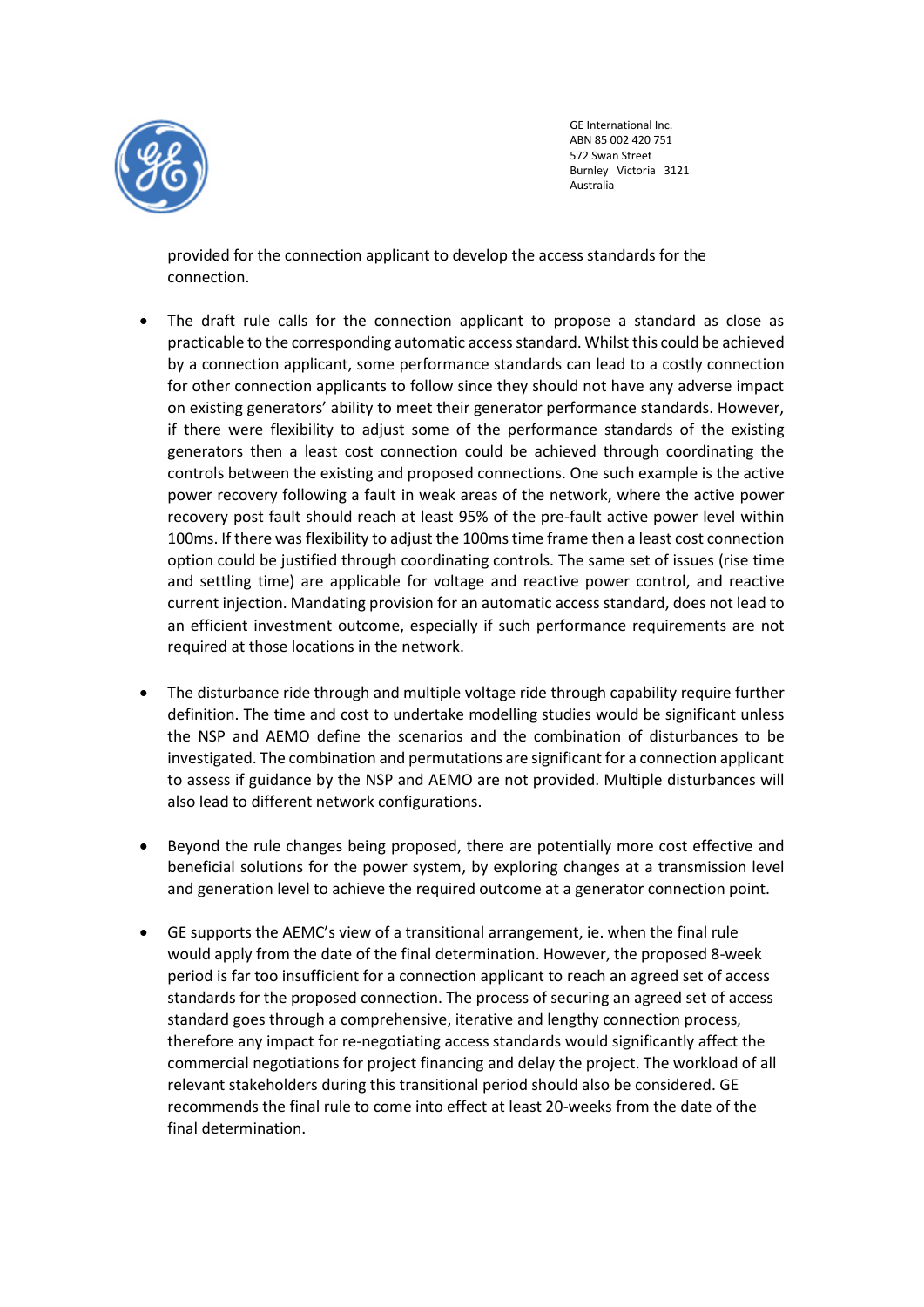

GE International Inc. AB[N 85 002 420 751](tel:85%20002%20420%20751) 572 Swan Street Burnley Victoria 3121 Australia

- It would be prudent to seek the removal of the ESCOSA licensing conditions for connecting generators in South Australia and avoid the duplication, and potential perpetuation, of such licensing conditions in other States. Given the objective of this rule change is to cater for a power system with higher levels of non-synchronous generation technologies in the grid, duplication of licensing requirements, that seek similar outcomes, adds unnecessary compliance costs.
- With the proposed technical performance standards, the ability to test and validate compliance will become difficult, and add additional costs. The rule change does not currently provide any insight to demonstrating compliance with these requirements. Testing and compliance requirements therefore require further clarification to ensure they are fit for purpose.

Should you have any queries in relation to this response then please do not hesitate to contact the undersign vi[a ragu.balanathan@ge.com](mailto:ragu.balanathan@ge.com) or mobile 0439630289.

GE looks forward to working with the AEMC and AEMO to ensure that we build resilience in the grid and ensure efficient energy security and reliability into the future.

Sincerely,

*[Transmitted electronically via email]*

Ragu Balanathan Technical Director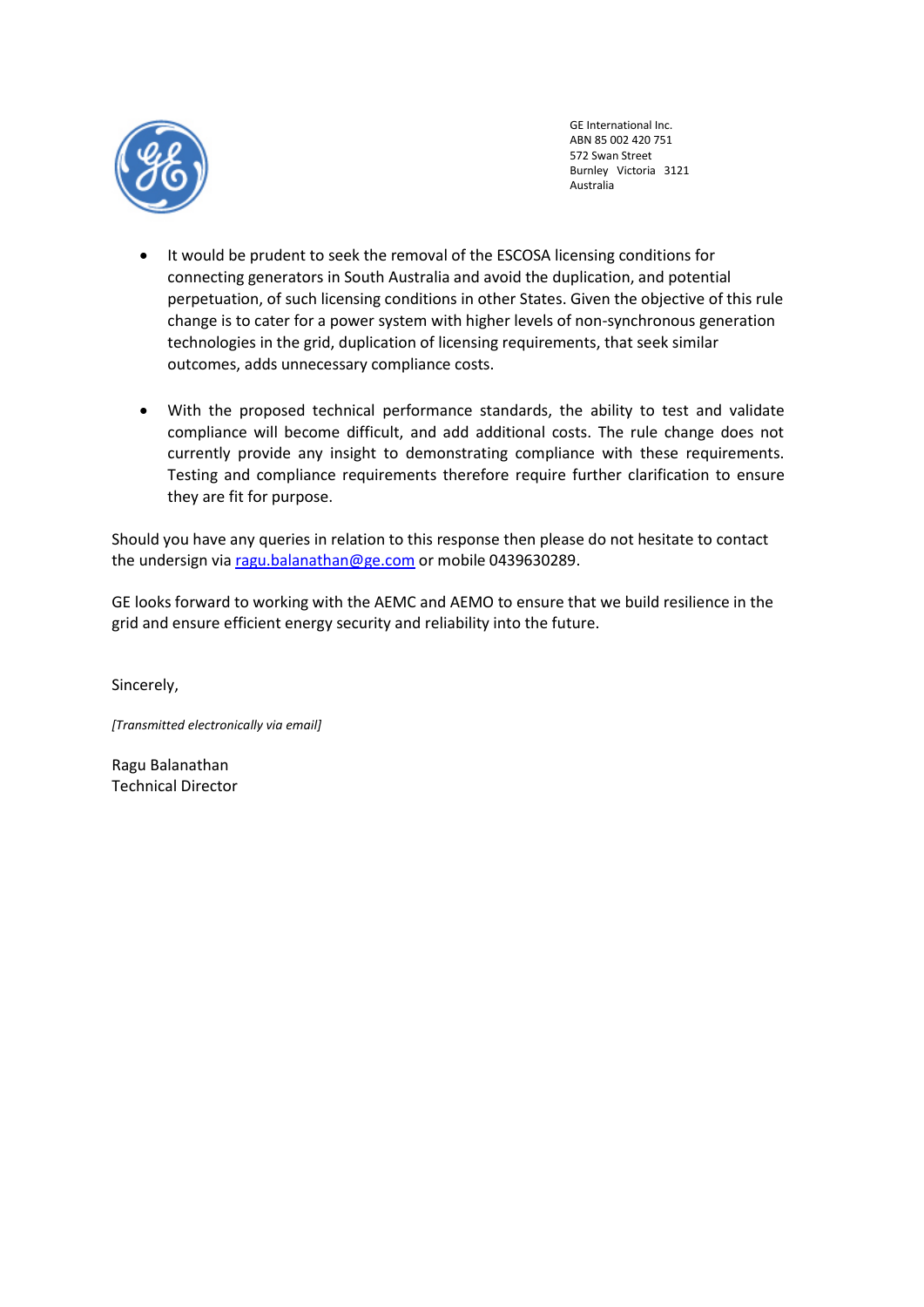|                                                                    | <b>Draft rule</b>                                                                                                                                                                                                                                                                                                                                                                                                                                                                                                                                                                                                                                                                                                                                                                                                                                                                                                                                                                                                                          | <b>GE response</b>                                                                                                                                                                                                                                                                                                                                                                                                                                                                                                                                                                                                                                                                                                                                                                                                                                                                                                     |
|--------------------------------------------------------------------|--------------------------------------------------------------------------------------------------------------------------------------------------------------------------------------------------------------------------------------------------------------------------------------------------------------------------------------------------------------------------------------------------------------------------------------------------------------------------------------------------------------------------------------------------------------------------------------------------------------------------------------------------------------------------------------------------------------------------------------------------------------------------------------------------------------------------------------------------------------------------------------------------------------------------------------------------------------------------------------------------------------------------------------------|------------------------------------------------------------------------------------------------------------------------------------------------------------------------------------------------------------------------------------------------------------------------------------------------------------------------------------------------------------------------------------------------------------------------------------------------------------------------------------------------------------------------------------------------------------------------------------------------------------------------------------------------------------------------------------------------------------------------------------------------------------------------------------------------------------------------------------------------------------------------------------------------------------------------|
| 5.3.4A Negotiated access<br>standards                              | When submitting a proposal for a negotiated access standard [] and where there is a<br>corresponding automatic access standard for the relevant technical requirement, a Connection<br>Applicant must propose a standard that is as close as practicable to the corresponding<br>automatic access standard [] When proposing a negotiated access standard [] the<br>Connection Applicant must provide reasons and evidence to the Network Service Provider and<br>AEMO as to why, in the reasonable opinion of the Connection Applicant, the proposed<br>negotiated access standard is appropriate [] When advising the Network Service Provider []<br>to reject a proposed negotiated access standard, [] AEMO must:<br>(1) provide detailed reasons for the rejection to the Network Service Provider, including:<br>(i) where the basis of AEMO's advice is lack of evidence from the Connection Applicant, details<br>of the additional evidence [] AEMO requires to continue assessing the proposed negotiated<br>access standard; [] | Some automatic access standards are already set at a level that is not achievable by synchronous<br>machines (e.g. Automatic access standard for M-FRT or RoCoF or frequency control, etc.) and<br>entering the negotiation process will be unavoidable for some technology. This can substantially<br>increase the amount of work and cost at a tendering stage. More importantly the uncertainty<br>around an acceptable negotiated access standard at the location of the proposed connection<br>unless the NSP could provide valuable information under clause 5.3.3(b1) which is currently not<br>the case.<br>With reference to the proposed clause 5.3.4A(b1)(3), the commercial aspects can be sensitive<br>information, therefore only high level basic commercial information could be shared to justify the<br>proposed negotiated access standard. Nonetheless the focus and onus should be on the NSP and |
|                                                                    |                                                                                                                                                                                                                                                                                                                                                                                                                                                                                                                                                                                                                                                                                                                                                                                                                                                                                                                                                                                                                                            | AEMO to provide technical evidence as to why the proposed negotiated access standard does not<br>satisfy $5.3.4A(b)(2) - (b)(4)$ .<br>It is prudent the NSP takes ownership and provides the required input data for the connection<br>applicant to develop the access standards since a change to these inputs could result in potential<br>delays to the connection process. There is no reference made to how the connection applicant is<br>to source the input data for the connection studies to develop the access standards.                                                                                                                                                                                                                                                                                                                                                                                   |
| S5.2.5.3 Generating System<br>response to frequency<br>disturbance | automatic access standard: unless the rate of change of frequency is outside the range of -4 Hz<br>to 4 Hz per second for more than 0.25 seconds, -3 Hz to 3 Hz per second for more than one<br>second, or such // minimum access standard: unless the rate of change of frequency is outside<br>the range of -2 Hz to 2 Hz per second for more than 0.25 seconds, -1 Hz to 1 Hz per second for<br>more than one second or such other range as determined by the Reliability Panel from time to<br>time                                                                                                                                                                                                                                                                                                                                                                                                                                                                                                                                    | The industry standards for synchronous machines currently cannot match this value. We have to<br>undertake extensive studies to analyze what is a min value that can be handled according to<br>particular grid configuration.<br>This is also site specific and product configuration issue that needs to be analyzed in detail. It can<br>have mechanical impact that needs to be quantified, and the risk needs to be assessed.<br>It is not clear how to address the risk of reverse power for example $3Hz/1s = 1Hz \Rightarrow 100\%$ deload.<br>A value of 1 Hz/s measured over 500ms can be considered based on many studies performed for<br>the EIRGRID case. If higher values are needed, then these should be justified with a detailed<br>study.                                                                                                                                                          |
| S5.2.5.4 Generating system<br>response to voltage<br>disturbances  | Section (a) (1) to (3)                                                                                                                                                                                                                                                                                                                                                                                                                                                                                                                                                                                                                                                                                                                                                                                                                                                                                                                                                                                                                     | We recommend a cumulative time above 120% of 2 sec.                                                                                                                                                                                                                                                                                                                                                                                                                                                                                                                                                                                                                                                                                                                                                                                                                                                                    |
| S5.2.5.4 Generating system<br>response to voltage<br>disturbances  | section (a) $(6)$ to $(8)$                                                                                                                                                                                                                                                                                                                                                                                                                                                                                                                                                                                                                                                                                                                                                                                                                                                                                                                                                                                                                 | We recommend Text "subject to no other limiters acting" to be added.                                                                                                                                                                                                                                                                                                                                                                                                                                                                                                                                                                                                                                                                                                                                                                                                                                                   |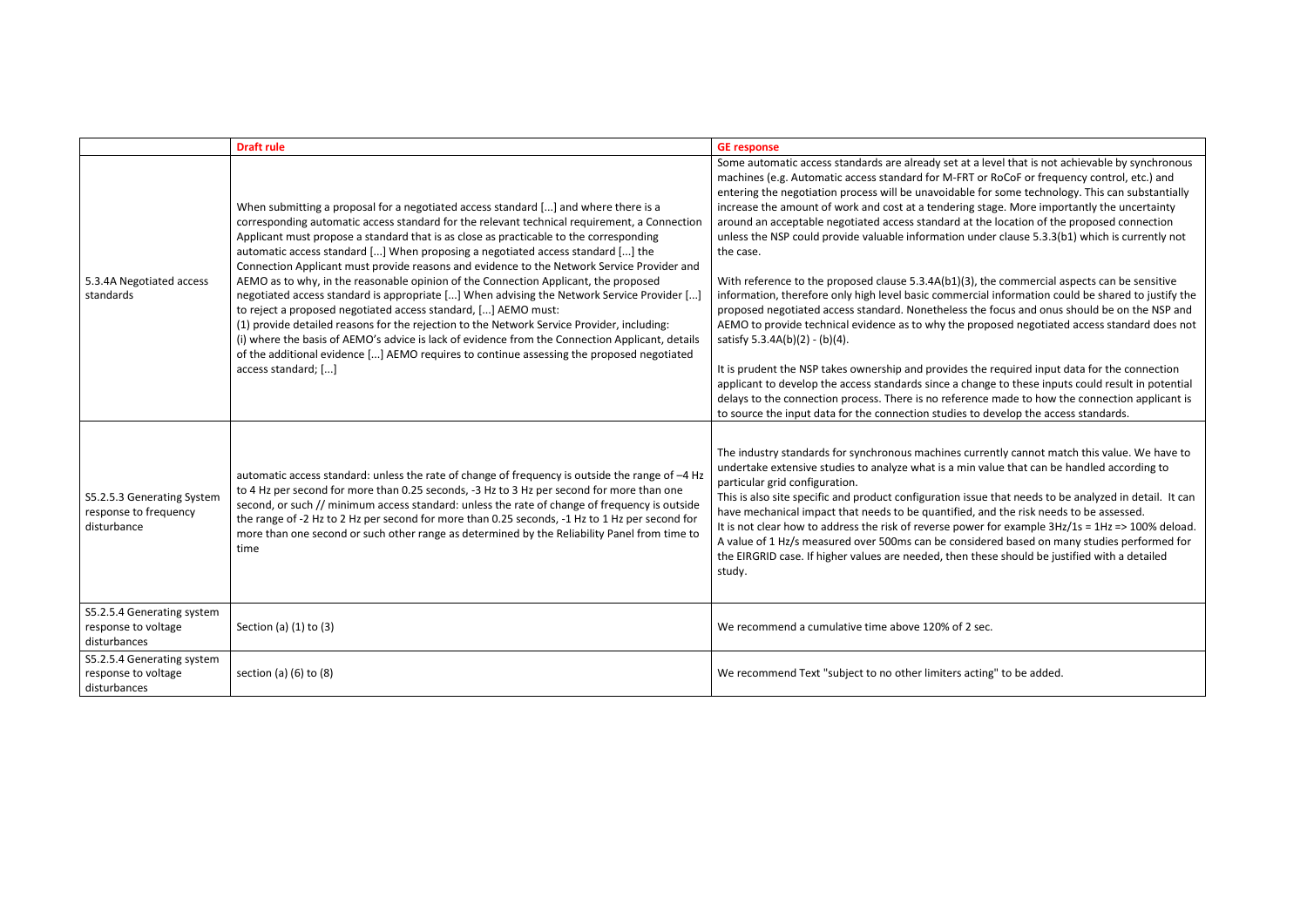| S5.2.5.5 Generating system<br>response to disturbances<br>following contingency<br>events | $(1A)$ in toto                                                                                                                                                                                                                                                                                                                                                                                                                                                                                                                                      | GE understands that the Automatic access standard is<br>synchronously connected devices such as PV and wind.<br>between PV and wind on one hand and the non-synchr<br>speed Hydro pumped storage can be very beneficial to<br>almost instantaneously inject power, similar to batterie<br>capacities. They can be used as controlled loads (contir<br>such a way that they can do primary frequency control<br>efficiency over their lifetime, and lifetime does not deg<br>this, it is important to acknowledge that, mainly for the<br>not always possible. With the much smaller units used<br>voltage levels, it is common to use converters that allow<br>the relative sizing of the converter, compared to the ge<br>makes wind technology more resilient to multiple distu<br>speed variation is given by the physics of the hydraulic<br>this requirement and due care is taken to limit the size<br>converter would lead to economical disadvantages con<br>prevent the realization of such systems. With this in mi<br>speed DFIM system can be designed in such a way that<br>Note that a similar discussion took place years ago with<br>ENTSO-E to assimilate variable speed hydro pumped st<br>technology (please refer Commission Regulation (EU) 2 |
|-------------------------------------------------------------------------------------------|-----------------------------------------------------------------------------------------------------------------------------------------------------------------------------------------------------------------------------------------------------------------------------------------------------------------------------------------------------------------------------------------------------------------------------------------------------------------------------------------------------------------------------------------------------|--------------------------------------------------------------------------------------------------------------------------------------------------------------------------------------------------------------------------------------------------------------------------------------------------------------------------------------------------------------------------------------------------------------------------------------------------------------------------------------------------------------------------------------------------------------------------------------------------------------------------------------------------------------------------------------------------------------------------------------------------------------------------------------------------------------------------------------------------------------------------------------------------------------------------------------------------------------------------------------------------------------------------------------------------------------------------------------------------------------------------------------------------------------------------------------------------------------------------------------------------------------------|
| S5.2.5.5 Generating system<br>response to disturbances<br>following contingency<br>events | (iii) a two phase to ground, phase to phase or phase to ground fault in a transmission system<br>cleared in:<br>(A) the longest time expected to be taken for a relevant breaker fail protection system to clear<br>the fault; or<br>(B) if a protection system referred to in subparagraph (A) is not installed, the greater of the<br>time specified in column 4 of Table S5.1a.2 (or if none is specified, 430 milliseconds) and the<br>longest time expected to be taken for all relevant primary protection systems to clear the fault;<br>and | 430 ms seems long. Electrical transient study may be p<br>* can generaotr stay synchronized;<br>* can all auxiliaries stay connected; and<br>* would the process be affected by speed profile of pur<br>We therefore recommend to change this value to maxi                                                                                                                                                                                                                                                                                                                                                                                                                                                                                                                                                                                                                                                                                                                                                                                                                                                                                                                                                                                                        |
| S5.2.5.5 Generating system<br>response to disturbances<br>following contingency<br>events | (1A) a generating system and each of its generating units must remain in continuous<br>uninterrupted operation for a series of up to 15 disturbances within any five minute period<br>caused by any combination of the events described in subparagraph (b)(1) where:<br>(b) (1A) (v) the minimum clearance from the end of one disturbance and commencement of<br>the next disturbance may be zero milliseconds;                                                                                                                                   | Can the repetition of such event require a Mechanical<br>quantify electrical => mechanical constraints (torque pr<br>A zero second time difference would result in excessive<br>large synchronous machines probably leading to damag<br>reclose has been dealt extensively with this topic. It is t<br>requirement.                                                                                                                                                                                                                                                                                                                                                                                                                                                                                                                                                                                                                                                                                                                                                                                                                                                                                                                                                |
| S5.2.5.5 Generating system<br>response to disturbances<br>following contingency<br>events | $(1A)$ (ii)                                                                                                                                                                                                                                                                                                                                                                                                                                                                                                                                         | Does the term "otherwise" mean where there are no A<br>We assume the voltage drops below 50% for both [2 x<br>$w$ /o AR].<br>We understand no single-phase AR is considered.                                                                                                                                                                                                                                                                                                                                                                                                                                                                                                                                                                                                                                                                                                                                                                                                                                                                                                                                                                                                                                                                                       |
| S5.2.5.5 Generating system<br>response to disturbances                                    | $(1A)$ $(v)$                                                                                                                                                                                                                                                                                                                                                                                                                                                                                                                                        | This would imply no recovery between faults?                                                                                                                                                                                                                                                                                                                                                                                                                                                                                                                                                                                                                                                                                                                                                                                                                                                                                                                                                                                                                                                                                                                                                                                                                       |

defined around the capability of non-It is however important to distinguish ronous Hydro on the other hand. Variable speed atability because of their capability to ies but with higher order of magnitude nuously, not in steps) in pump mode, in I while pumping. They retain a high level of grade with deep discharging. Having said e DFIM, a direct comparison with wind is I in wind turbines, operated at much lower w for a much higher speed variation. Also, enerator, is much higher. This, in principle, urbance. In hydro applications the required machine. The converter is sized to fulfill the converter. Oversizing of the mpared to conventional hydro, that would ind we are of the opinion that a Variable t it respects the minimum access standard. h ENTSO-E in Europe, which ultimately led torage to synchronous generation 2016/631, Article 6.2)

## berformed first with outcomes:

 $mps$ , fans. imum 250 ms.

Integrity study? Process could be to profile) and assess the impact. e shaft torsional stress on the shaftline of large to the shaft-line. Diverse studies of autotherefore unrealistic to request such a

Auto reclosures? Please clarify.  $3$ -ph faults with AR] and [ 1 x 3-ph fault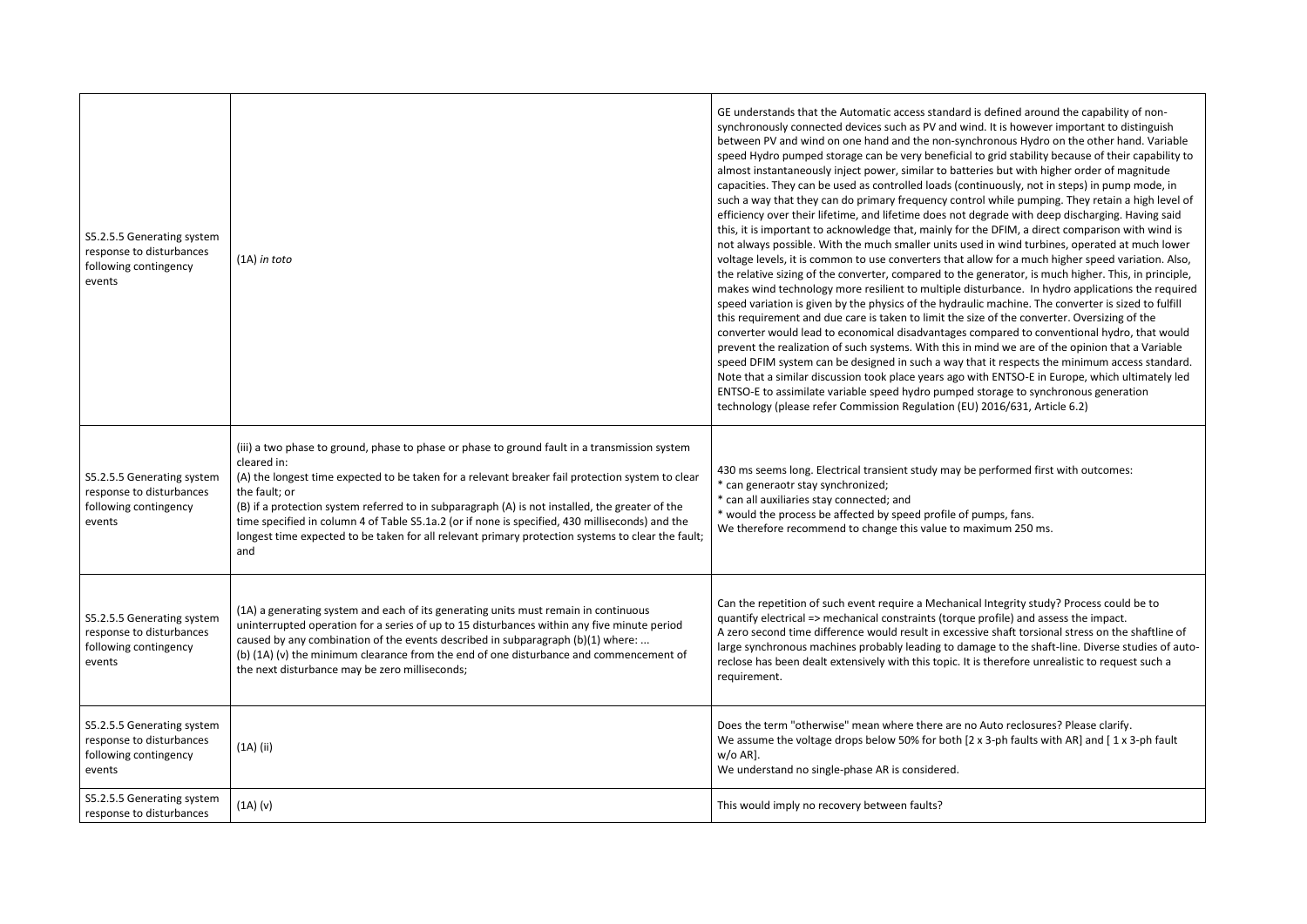| following contingency<br>events                                                           |                                                                                                                                                                                                                                                                                                                                                                                                                   |                                                                                                                                                                                                                                                                                                                                                                                                                                                                                                                                    |
|-------------------------------------------------------------------------------------------|-------------------------------------------------------------------------------------------------------------------------------------------------------------------------------------------------------------------------------------------------------------------------------------------------------------------------------------------------------------------------------------------------------------------|------------------------------------------------------------------------------------------------------------------------------------------------------------------------------------------------------------------------------------------------------------------------------------------------------------------------------------------------------------------------------------------------------------------------------------------------------------------------------------------------------------------------------------|
| S5.2.5.5 Generating system<br>response to disturbances<br>following contingency<br>events | $(2)$ (iii)                                                                                                                                                                                                                                                                                                                                                                                                       | 100 ms is too short. We ask to extend this value to at least 1 second, and add the following<br>statement: Active Power oscillations shall be acceptable provided that:<br>* the total Active Energy delivered during the period of the oscillations is at<br>least that which would have been delivered if the Active Power was constant;<br>* the oscillations are adequately damped.<br>This capacity is dependent on the technology limitations. We also ask to add the following "within                                      |
|                                                                                           |                                                                                                                                                                                                                                                                                                                                                                                                                   | the technical limitations of the unit or units"                                                                                                                                                                                                                                                                                                                                                                                                                                                                                    |
| S5.2.5.5 Generating system<br>response to disturbances<br>following contingency<br>events | General                                                                                                                                                                                                                                                                                                                                                                                                           | How can compliance be tested or demonstrated here?                                                                                                                                                                                                                                                                                                                                                                                                                                                                                 |
| S5.2.5.5 Generating system<br>response to disturbances<br>following contingency<br>events | General, (b) (1A), (c) (1A)                                                                                                                                                                                                                                                                                                                                                                                       | We assume the positive sequence voltage is referred for RMS-type analysis.                                                                                                                                                                                                                                                                                                                                                                                                                                                         |
| S5.2.5.5 Generating system<br>response to disturbances<br>following contingency<br>events | (b) $(1A)$ , $(c)$ $(1A)$<br>provided that none of the events would result in:                                                                                                                                                                                                                                                                                                                                    | We assume 'provided that none of the events alone and none of their combinations would result<br>in:                                                                                                                                                                                                                                                                                                                                                                                                                               |
| S5.2.5.5 Generating system<br>response to disturbances<br>following contingency<br>events | (b) (1A) (ix), (c) (1A) (ix)<br>exceeding 1 pu second                                                                                                                                                                                                                                                                                                                                                             | For clarity, 1 pu refers to 100% of normal voltage.                                                                                                                                                                                                                                                                                                                                                                                                                                                                                |
| S5.2.5.7: Partial load<br>rejection                                                       | Section (c)                                                                                                                                                                                                                                                                                                                                                                                                       | We need clarification: does this mean the units must decrease their power by 30% in 10 seconds?<br>This is technology dependent and should be taken into consideration.                                                                                                                                                                                                                                                                                                                                                            |
| S5.2.5.7 Partial load<br>rejection                                                        | Automatic access standard - The automatic access standard is a generating unit system must be<br>capable of continuous uninterrupted operation during and following a power system load<br>reduction of 30% from its pre-disturbance level or equivalent impact from separation of part of<br>the power system in less than 10 seconds, provided that the loading level remains above<br>minimum load generation. | Gas Turbine capability is refer to the islanding capability of the frame. GE Gas Turbines are able to<br>handle both scenarios of Full load rejection and Load rejection to houseload if Plant Auxiliaries<br>load does not exceed 10 % of the Gas Turbine nominal capability. During the event, there is a<br>speed transient, and the frequency can spike up to 108 % speed before stabilizing close to 100 %<br>speed. The time above 104 % speed may be up to 10 seconds and time to stabilization is typically<br>45 seconds. |
| S5.2.5.7 Partial load<br>rejection                                                        | The minimum access standard is a generating unit system must be capable of continuous<br>uninterrupted operation during and following a power system load reduction of 5% or<br>equivalent impact from separation of part of the power system in less than 10 seconds<br>provided that the loading level remains above minimum load generation.                                                                   | Gas Turbine capability is compliant with the requirement stated in "minimum access standard".                                                                                                                                                                                                                                                                                                                                                                                                                                      |
| S5.5.2.11 Frequency control                                                               | the deadband referred to in subparagraph $(1)$ must be set within the range of 0 to $\pm$ 1.0 Hz.<br>Different deadband settings may be applied for a rise or fall in the frequency of the power<br>system as measured at the connection point;                                                                                                                                                                   | GE recommends setting minimum deadband at 10 mHz to avoid unit reacting to grid noise.                                                                                                                                                                                                                                                                                                                                                                                                                                             |